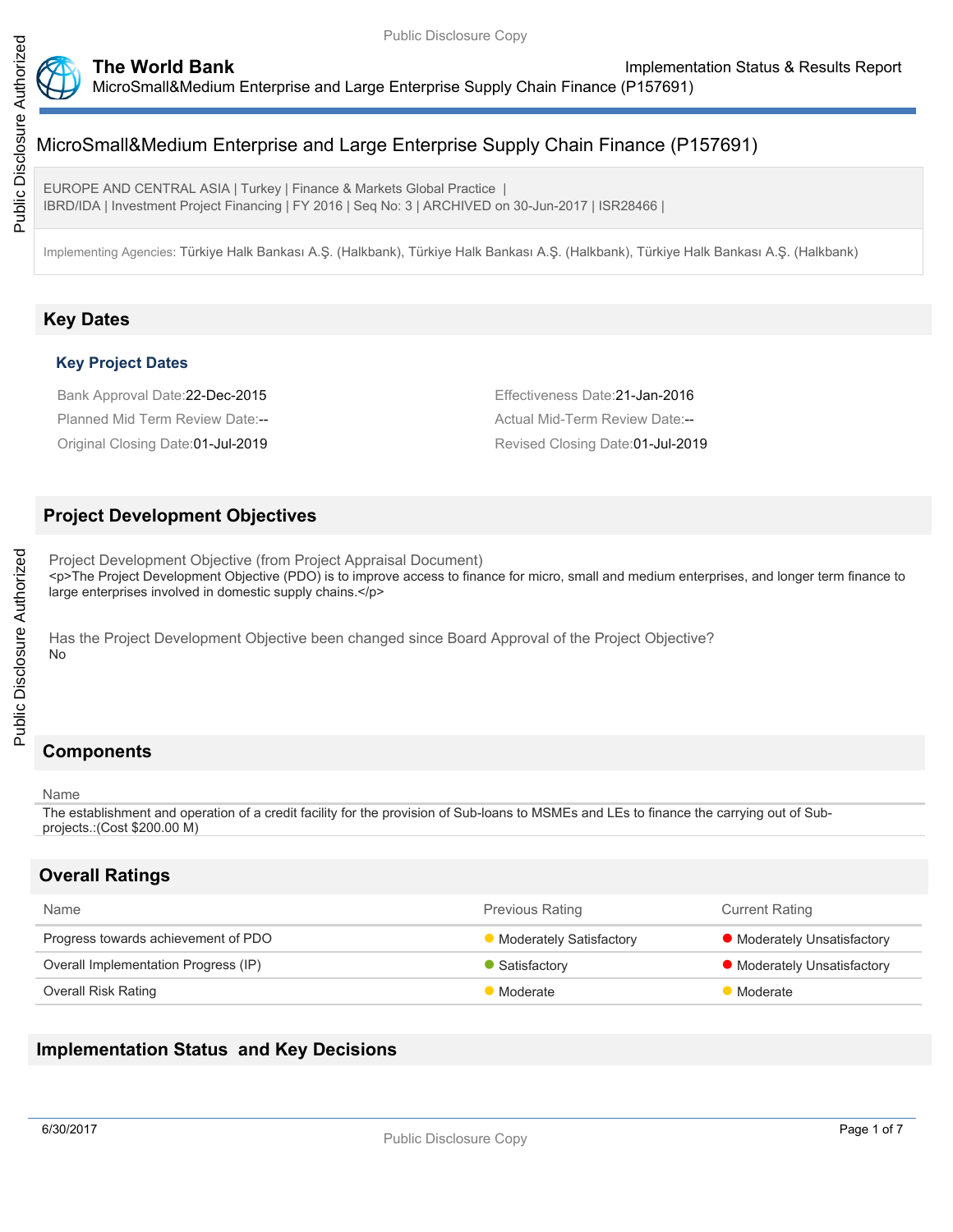

The project became effective on January 25, 2016. The first tranche was disbursed to Halk Bank on 16 February 2016, and he loan is 20% disbursed. Although there has been an increase in the outstanding portfolio volume, the disbursements to customers have still not reached to the desired level. This is due to the overall negative headwinds in the economy and financial sector, which has resulted in decreased investment interest from potential borrowers. All IFI credit lines have been impacted by this,

#### **Risks**

## **Systematic Operations Risk-rating Tool**

| <b>Risk Category</b>                                            | Rating at Approval                                  | <b>Previous Rating</b>                              | <b>Current Rating</b>                               |
|-----------------------------------------------------------------|-----------------------------------------------------|-----------------------------------------------------|-----------------------------------------------------|
| <b>Political and Governance</b>                                 | $\bullet$ Low                                       | • Moderate                                          | • Moderate                                          |
| Macroeconomic                                                   | • Moderate                                          | • Moderate                                          | • Moderate                                          |
| Sector Strategies and Policies                                  | • Moderate                                          | • Moderate                                          | • Moderate                                          |
| Technical Design of Project or Program                          | $\bullet$ Low                                       | $\bullet$ Low                                       | <b>C</b> Low                                        |
| Institutional Capacity for Implementation and<br>Sustainability | $\bullet$ Low                                       | $\bullet$ Low                                       | $\bullet$ Low                                       |
| Fiduciary                                                       | • Low                                               | $\bullet$ Low                                       | $\bullet$ Low                                       |
| <b>Environment and Social</b>                                   | $\bullet$ Low                                       | $\bullet$ Low                                       | $\bullet$ Low                                       |
| <b>Stakeholders</b>                                             | $\bullet$ Low                                       | $\bullet$ Low                                       | $\bullet$ Low                                       |
| Other                                                           | $\hspace{0.05cm} -\hspace{0.05cm} -\hspace{0.05cm}$ | $\hspace{0.05cm} -\hspace{0.05cm} -\hspace{0.05cm}$ | $\hspace{0.05cm} -\hspace{0.05cm} -\hspace{0.05cm}$ |
| Overall                                                         | • Moderate                                          | • Moderate                                          | • Moderate                                          |
|                                                                 |                                                     |                                                     |                                                     |

### **Results**

#### **Project Development Objective Indicators**

| ► Ratio of the average portfolio maturity of MSME sub-loans under the project, over the average portfolio maturity of Halkbank's<br>MSME portfolio not financed under the project. (Text, Custom) |                 |                   |                  |             |  |
|---------------------------------------------------------------------------------------------------------------------------------------------------------------------------------------------------|-----------------|-------------------|------------------|-------------|--|
|                                                                                                                                                                                                   |                 |                   |                  |             |  |
|                                                                                                                                                                                                   | <b>Baseline</b> | Actual (Previous) | Actual (Current) | End Target  |  |
| Value                                                                                                                                                                                             | 1.00            |                   | 2.30             | >1          |  |
| Date                                                                                                                                                                                              | 25-Jan-2016     |                   | 01-Mar-2017      | 25-Jan-2019 |  |
|                                                                                                                                                                                                   |                 |                   |                  |             |  |

 Ratio of the average portfolio maturity of LE sub-loans under the project, over the average portfolio maturity of Halkbank's LE portfolio not financed under the project. (Text, Custom) Baseline **Actual (Previous)** Actual (Current) End Target

Value 20 -- 1.00 -- 1.00 -- 1.00 -- 1.00 -- 1.00 -- 1.2.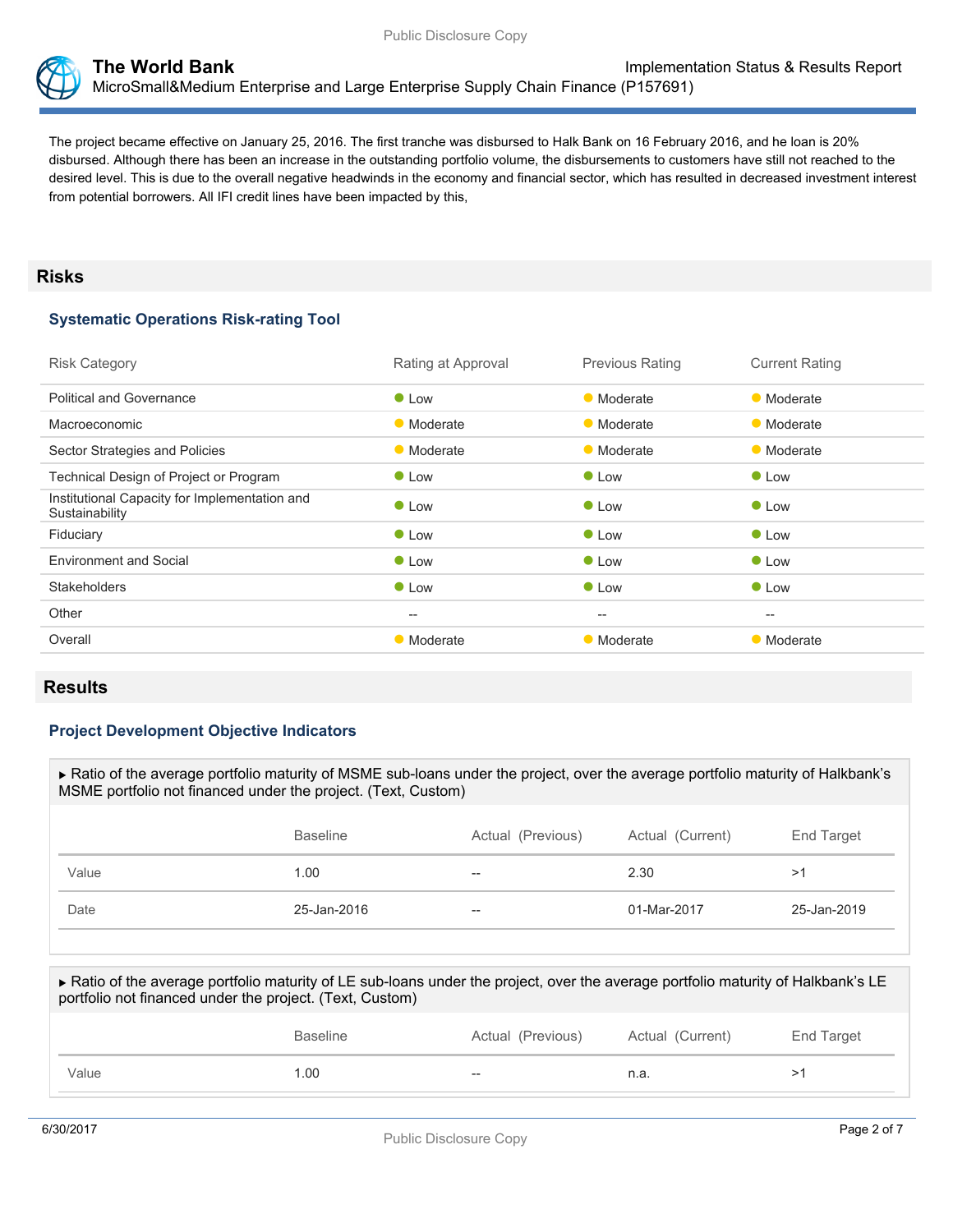

| 25-Jan-2016 | 30-Sep-2016 | 01-Mar-2017 | 25-Jan-2019 |
|-------------|-------------|-------------|-------------|
|             |             |             |             |
|             |             |             |             |
|             |             |             |             |
|             |             |             |             |
|             |             |             |             |
|             |             |             |             |
|             |             |             |             |

### Number of MSME beneficiaries financed under the project (cumulative). (Number, Custom)

|       | Baseline    | Actual (Previous)        | Actual (Current) | End Target  |
|-------|-------------|--------------------------|------------------|-------------|
| Value | 0.00        | $\overline{\phantom{m}}$ | 24.00            | 240.00      |
| Date  | 25-Jan-2016 | $\hspace{0.05cm}$        | 01-Mar-2017      | 25-Jan-2019 |

#### Number of LE beneficiaries financed under the project (cumulative). (Text, Custom)

|       | <b>Baseline</b> | Actual (Previous) | Actual (Current) | End Target  |
|-------|-----------------|-------------------|------------------|-------------|
| Value | 0.00            | $- -$             | 0.00             | 20.00       |
| Date  | 25-Jan-2016     | 30-Sep-2016       | 01-Mar-2017      | 25-Jan-2019 |

#### Volume of support (cumulative, USD million). (Number, Custom)

|       | <b>Baseline</b> | Actual (Previous) | Actual (Current) | End Target  |
|-------|-----------------|-------------------|------------------|-------------|
| Value | 0.00            | 40.00             | 10.43            | 200.00      |
| Date  | 25-Jan-2016     | 30-Sep-2016       | 01-Mar-2017      | 25-Jan-2019 |
|       |                 |                   |                  |             |

#### Overall Comments

#### **Intermediate Results Indicators**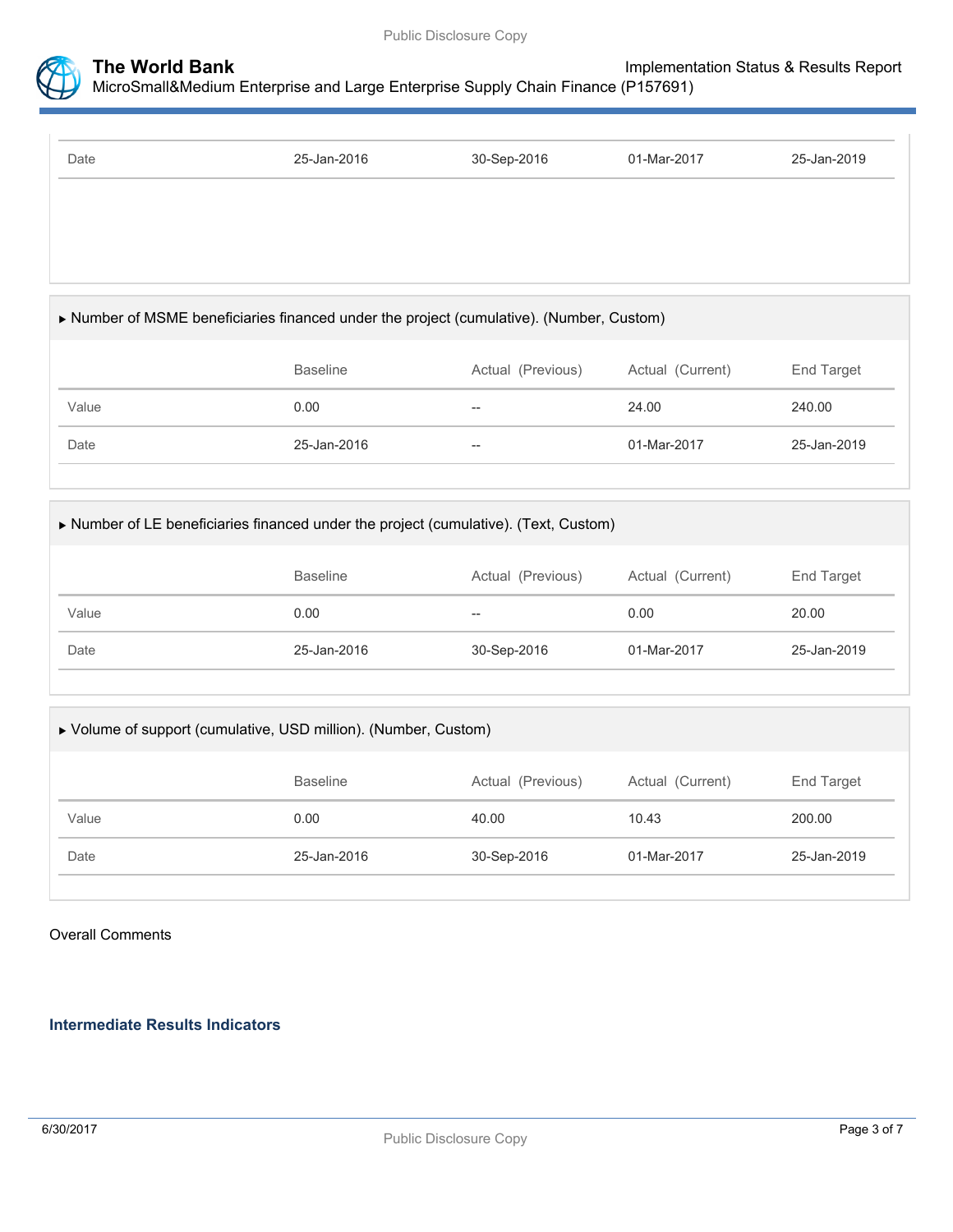

| ► Volume of support to MSMEs (cumulative, USD million). (Number, Custom) |                 |                   |                  |             |  |
|--------------------------------------------------------------------------|-----------------|-------------------|------------------|-------------|--|
|                                                                          | <b>Baseline</b> | Actual (Previous) | Actual (Current) | End Target  |  |
| Value                                                                    | 0.00            | 4.80              | 10.43            | 120.00      |  |
| Date                                                                     | 25-Jan-2016     | 30-Sep-2016       | 01-Mar-2017      | 25-Jan-2019 |  |

| ▶ Based on Core Indicator: Outstanding MSME finance portfolio (USD million). (Text, Custom) |             |       |             |             |  |  |
|---------------------------------------------------------------------------------------------|-------------|-------|-------------|-------------|--|--|
| <b>Baseline</b><br>Actual (Current)<br>End Target<br>Actual (Previous)                      |             |       |             |             |  |  |
| Value                                                                                       | n/a         | $- -$ | 16.788.8    | n/a         |  |  |
| Date                                                                                        | 25-Jan-2016 | $- -$ | 01-Mar-2017 | 25-Jan-2019 |  |  |
|                                                                                             |             |       |             |             |  |  |

| ► Based on Core Indicator: Number of active MSME finance accounts (not cumulative). (Text, Custom) |             |    |             |             |  |  |
|----------------------------------------------------------------------------------------------------|-------------|----|-------------|-------------|--|--|
| Actual (Current)<br><b>Baseline</b><br>Actual (Previous)<br>End Target                             |             |    |             |             |  |  |
| Value                                                                                              | n/a         | -- | 586.66      | n/a         |  |  |
| Date                                                                                               | 25-Jan-2016 | -- | 01-Mar-2017 | 25-Jan-2019 |  |  |
|                                                                                                    |             |    |             |             |  |  |

| ► Based on Core Indicator: Portfolio Quality: Portfolio at risk (%). (Text, Custom) |                 |                          |                  |             |  |
|-------------------------------------------------------------------------------------|-----------------|--------------------------|------------------|-------------|--|
|                                                                                     | <b>Baseline</b> | Actual (Previous)        | Actual (Current) | End Target  |  |
| Value                                                                               | 3.60            | $- -$                    | 3.20             | n/a         |  |
| Date                                                                                | 25-Jan-2016     | $\overline{\phantom{m}}$ | 01-Mar-2017      | 25-Jan-2019 |  |
|                                                                                     |                 |                          |                  |             |  |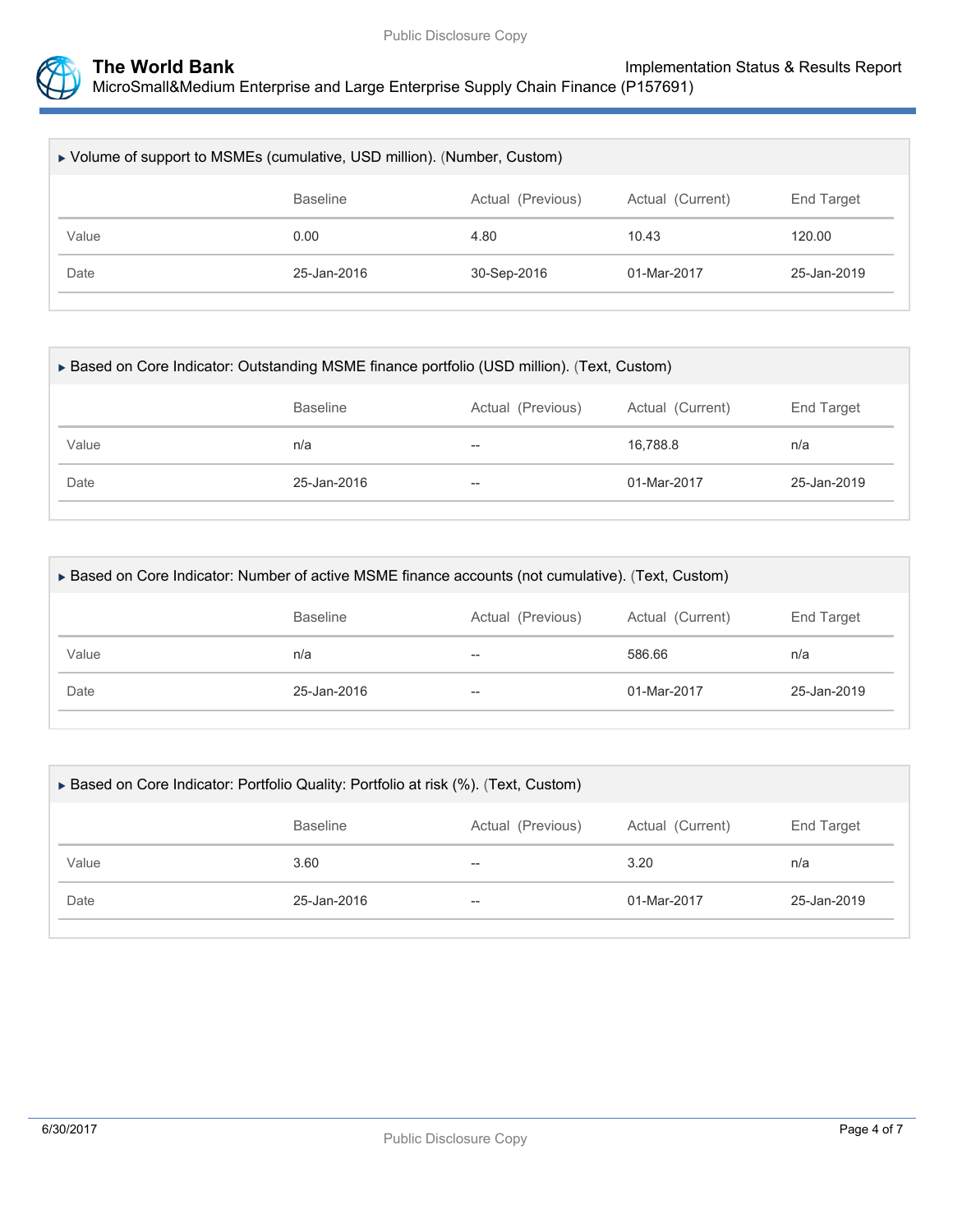

| ► Based on Core Indicator: Financial Sustainability: Return on Assets (%) (Text, Custom) |             |       |             |             |  |
|------------------------------------------------------------------------------------------|-------------|-------|-------------|-------------|--|
| <b>Baseline</b><br>Actual (Previous)<br>Actual (Current)<br>End Target                   |             |       |             |             |  |
| Value                                                                                    | 1.50        | $- -$ | 2.10        | n/a         |  |
| Date                                                                                     | 25-Jan-2016 | $-$   | 01-Mar-2017 | 25-Jan-2019 |  |
|                                                                                          |             |       |             |             |  |

| ► Based on Core Indicator: Financial Sustainability: Return on Equity (%) (Text, Custom) |       |             |             |  |  |  |
|------------------------------------------------------------------------------------------|-------|-------------|-------------|--|--|--|
| End Target<br>Actual (Current)<br><b>Baseline</b><br>Actual (Previous)                   |       |             |             |  |  |  |
| 14.40                                                                                    | --    | 22.40       | n/a         |  |  |  |
| 25-Jan-2016                                                                              | $- -$ | 01-Mar-2017 | 25-Jan-2019 |  |  |  |
|                                                                                          |       |             |             |  |  |  |

| ► Percent of MSME sub-loans financing sub-projects in priority regions. (Number, Custom) |                                                                        |       |             |             |  |  |  |
|------------------------------------------------------------------------------------------|------------------------------------------------------------------------|-------|-------------|-------------|--|--|--|
|                                                                                          | Actual (Current)<br>End Target<br>Actual (Previous)<br><b>Baseline</b> |       |             |             |  |  |  |
| Value                                                                                    | 0.00                                                                   | $- -$ | 0.24        | 15.00       |  |  |  |
| Date                                                                                     | 25-Jan-2016                                                            | $- -$ | 01-Mar-2017 | 25-Jan-2019 |  |  |  |
|                                                                                          |                                                                        |       |             |             |  |  |  |

| Compliance with prudential regulation. (Yes/No, Custom) |                                      |             |                  |             |  |  |
|---------------------------------------------------------|--------------------------------------|-------------|------------------|-------------|--|--|
|                                                         | <b>Baseline</b><br>Actual (Previous) |             | Actual (Current) | End Target  |  |  |
| Value                                                   |                                      |             |                  |             |  |  |
| Date                                                    | 25-Jan-2016                          | 30-Sep-2016 | 01-Mar-2017      | 25-Jan-2019 |  |  |
|                                                         |                                      |             |                  |             |  |  |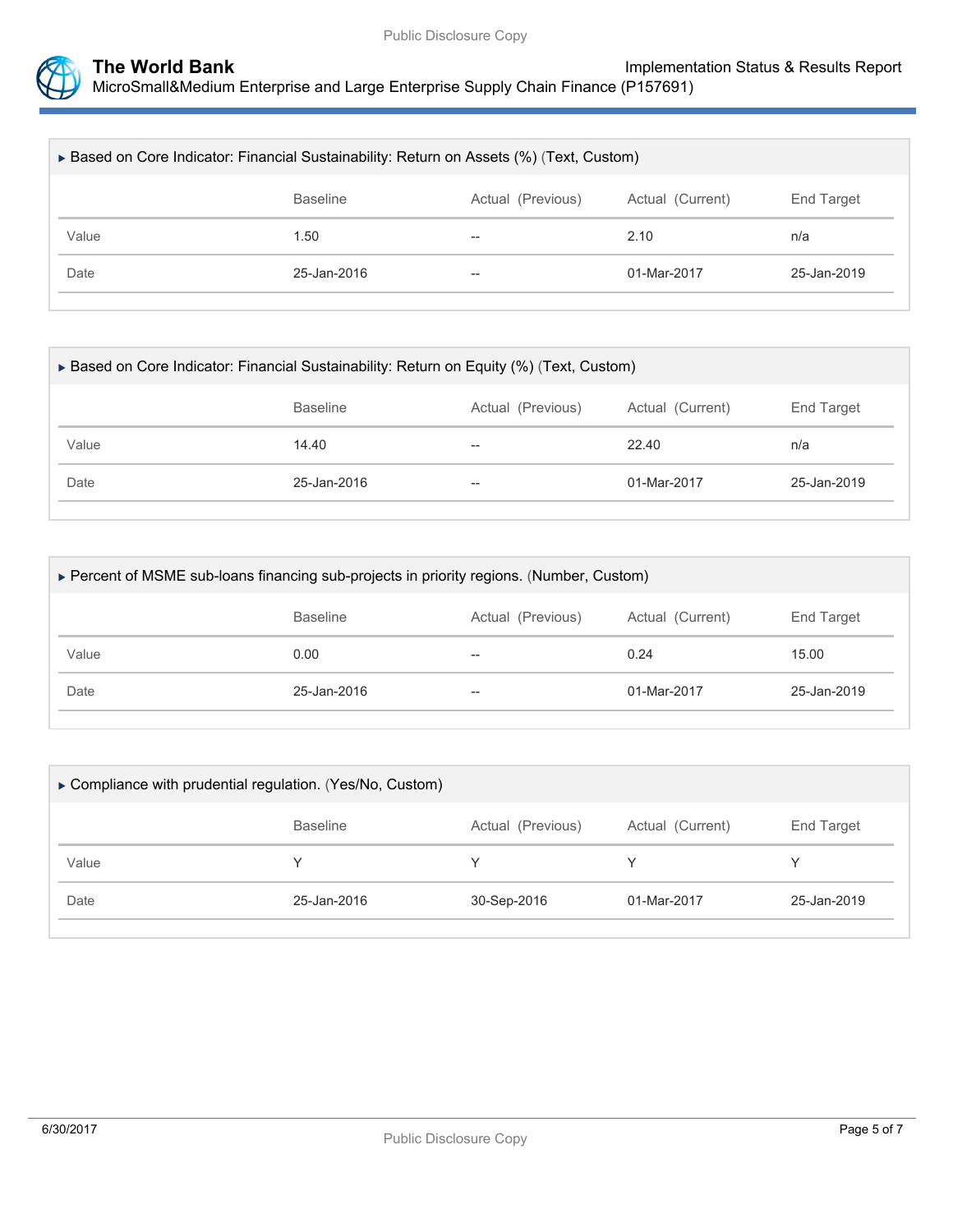

| ► Citizen Engagement: MSMEs and LEs that feel project sub-loans reflected their needs (percentage) (Text, Custom) |                 |                  |             |             |  |  |
|-------------------------------------------------------------------------------------------------------------------|-----------------|------------------|-------------|-------------|--|--|
|                                                                                                                   | <b>Baseline</b> | Actual (Current) | End Target  |             |  |  |
| Value                                                                                                             | 0.00            | $- -$            | n.a.        | n/a         |  |  |
| Date                                                                                                              | 25-Jan-2016     | $-$              | 01-Mar-2017 | 25-Jan-2019 |  |  |
|                                                                                                                   |                 |                  |             |             |  |  |

#### Overall Comments

### **Data on Financial Performance**

#### **Disbursements (by loan)**

| Project | Loan/Credit/TF Status |           | Currency Original Revised Cancelled |        |        |      | Disbursed | Undisbursed | Disbursed |
|---------|-----------------------|-----------|-------------------------------------|--------|--------|------|-----------|-------------|-----------|
| P157691 | IBRD-85690            | Effective | USD                                 | 200.00 | 200.00 | 0.00 | 51.01     | 148.99      | 26%       |

#### **Key Dates (by loan)**

| Project | Loan/Credit/TF Status |                       |                         | Approval Date Signing Date Effectiveness Date Orig. Closing Date Rev. Closing Date |             |             |
|---------|-----------------------|-----------------------|-------------------------|------------------------------------------------------------------------------------|-------------|-------------|
| P157691 | IBRD-85690            | Effective 22-Dec-2015 | 28-Dec-2015 21-Jan-2016 |                                                                                    | 01-Jul-2019 | 01-Jul-2019 |

### **Cumulative Disbursements**